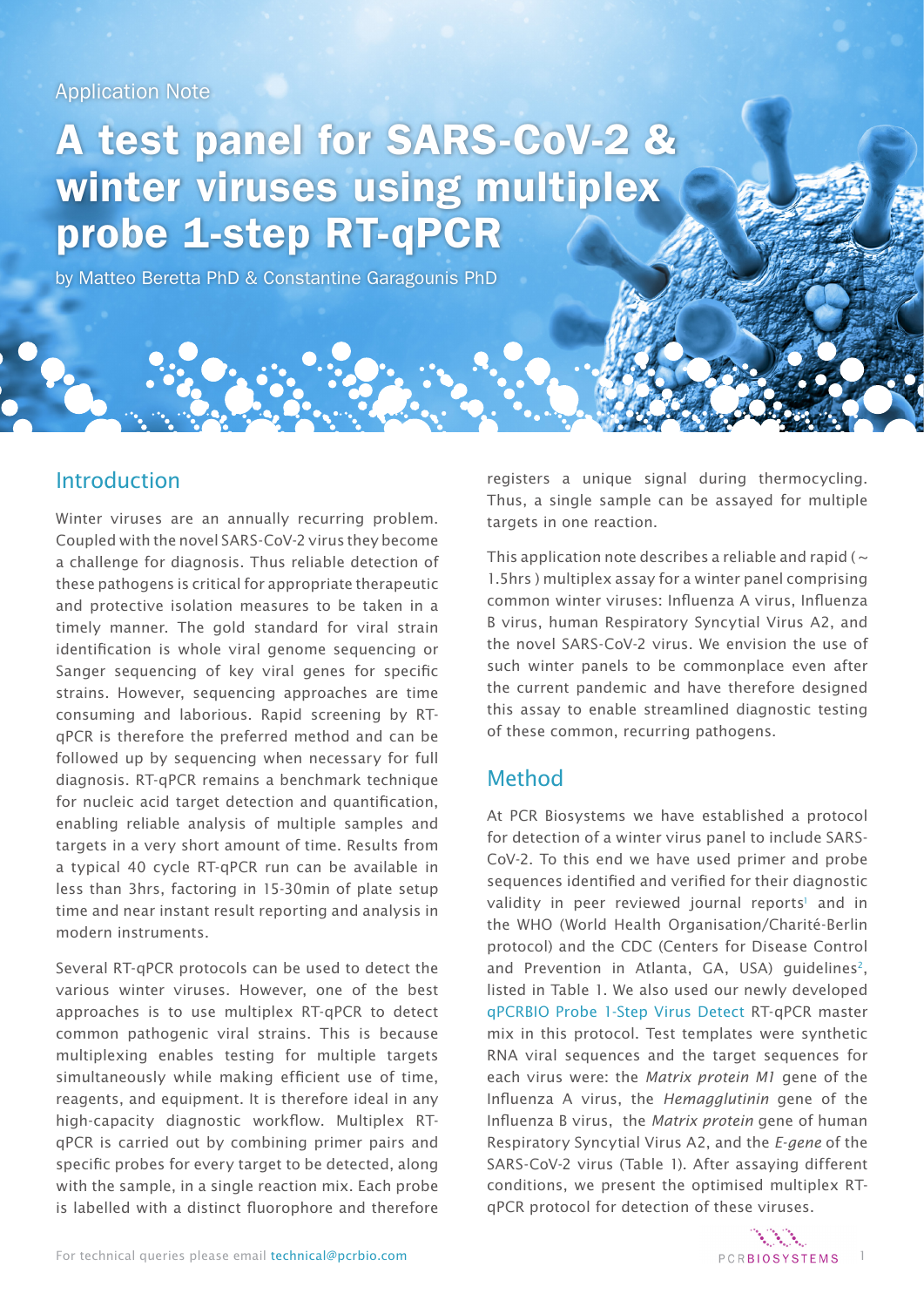| <b>Name</b> | Dye-Sequence                               | Concentration    | Template                                     | Target                           |  |
|-------------|--------------------------------------------|------------------|----------------------------------------------|----------------------------------|--|
| $InfA-F$    | <b>GACCRATCCTGTCACCTCTGAC</b>              | 400 nM           | Influenza virus A, A/Virginia/               |                                  |  |
| $InfA-R$    | AGGGCATTYTGGACAAAKCGTCTA                   | 400 nM           | ATCC1/2009 (H1N1). ATCC-                     | Matrix Protein M1 genel          |  |
| $InfA-P$    | <b>HEX-TGCAGTCCTCGCTCACTGGGCACG-BHO1</b>   | 200 nM           | VR-1736DO. Lot 70029949.                     |                                  |  |
| $InfB-F$    | AAATACGGTGGATTAAATAAAAGCAA                 | $400 \text{ nM}$ | Influenza virus B, B/                        |                                  |  |
| $InfB-R$    | CCAGCAATAGCTCCGAAGAAA                      | $400 \;$ nM      | Wisconsin/1/2020 BX-<br>41A. ATCC-VR-1885DO. | Hemagglutinin gene               |  |
| $InfB-P$    | Cy5-CACCCATATTGGGCAATTTCCTATGGC-BHQ2       | 200 nM           | Lot 70034872.                                |                                  |  |
| RSV-F       | GCAAATATGGAAACATACGTGAACA                  | 400 nM           | Respiratory Syncytial                        | Matrix Protein gene              |  |
| RSV-R       | GCACCCATATTGTWAGTGATGCA                    | $400 \;$ nM      | Virus, ATCC-VR-1540DQ,                       |                                  |  |
| RSV-P       | Tex615-CTTCACGAAGGCTCCACATACACAGCWG-BHO2   | 200 nM           | Lot 70027617                                 |                                  |  |
|             | E Sarbeco-F ACAGGTACGTTAATAGTTAATAGCGT     | $400 \text{ nM}$ |                                              | Envelope $(E)$ gene <sup>2</sup> |  |
|             | E Sarbeco-R ATATTGCAGCAGTACGCACACA         | 400 nM           | SARS-CoV-2,<br>ATCC-VR-3276SD                |                                  |  |
| E Sarbeco-B | <b>FAM-ACACTAGCCATCCTTACTGCGCTTCG-BHOI</b> | 200 nM           |                                              |                                  |  |

#### Table 1: Primers, probes and targets used

## Primer and template preparation

For each target, a primer set was prepared by mixing 400μL 10μM primers  $(F + R)$  to 200μL 10μM probe (This is equivalent to adding 0.8μL 10μM primers F + R and 0.4μL of 10μM probe to each 20μL reaction mix).

Templates were prepared in a 5-point, 10-fold dilution series ranging from 40,000 copies to 4 copies per sample. No template control samples (NTCs) were included for each target. Four technical replicates were run for each sample.

Practical Note: Template stocks were added together in a tube to have a mix with 8000 copies/μL for each viral genome.

## Reaction setup

Reactions were set up using a Qiagen QIAgility robot in a final volume of 20μL to include: 4.2μL Milli-Q water, 5μL 4x qPCRBIO Probe 1-Step Virus Detect, 1μL 20x UltraScript RTase, 1.2μL x 4 primers/probe mix (described above) and 5μL of pooled RNA sample. Table 2 summarizes the final concentration of the components added.

## Cycling conditions

Thermocycling was carried out on a Bio-Rad CFX96 Touch™ qPCR machine with the cycling parameters outlined in Table 3. Fluorescence measurements were acquired at each cycle.

# Results

All targets were successfully detected (Figure 1 and Table 4) before 40 cycles, even at their lowest concentration (4 copies per 20μL reaction) with no product detected in the NTCs. Efficiency for all

| Reagent                                | Volume    | Final conc. |
|----------------------------------------|-----------|-------------|
| 20x UltraScript RTase                  | luL       | 1x          |
| 4x PCRBIO Probe 1-Step<br>Virus Detect | 5uL       | 1x          |
| Primer mix (10µM)                      | $0.8$ uL  | 400nM       |
| Probe (10µM)                           | $0.4$ uL  | 200nM       |
| RNA template                           | 5uL       | Variable    |
| PCR grade dH2O                         | $4.52$ uL |             |

#### Table 2: Reaction setup and composition

targets was between 90-110%, with an  $R<sup>2</sup>$  value above 98% in all cases. The mean  $\pm$  SD target Ct values for all targets were 24.13  $\pm$  1.02 and 37.30  $\pm$  1.18 at their highest (40,000 copies per reaction) and lowest concentration (4 copies per reaction), respectively.

| Cycles | Temperature          | <b>Time</b>              | <b>Notes</b>                                    |
|--------|----------------------|--------------------------|-------------------------------------------------|
|        | 45°C                 |                          | 20 minutes Reverse transcription                |
|        | $95^\circ C$         | 3 minutes                | Polymerase activation<br>and RTase inactivation |
| 50     | $95^\circ C$<br>60°C | 15 seconds<br>30 seconds | Denaturation<br>Annealing/Extension             |

### Table 3: Cycling conditions

# **Discussion**

Our approach has proven to be successful in detecting very low amounts of viral targets in fourplex RTqPCR reactions (4 copies per 20μL reaction). This offers a rapid and reliable means of testing for three common winter viruses and the novel SARS-CoV-2 in a single test tube. While a positive result for nucleic acid targets does not necessarily reflect the presence of viable viral particles, RT-qPCR approaches remain the benchmark method for pathogen detection and quantification and are an integral part of many clinical and research diagnostic procedures. These results also highlight the power and efficiency of multiplex RT-qPCR, and in this context, it is crucial to state that additional targets can be included in

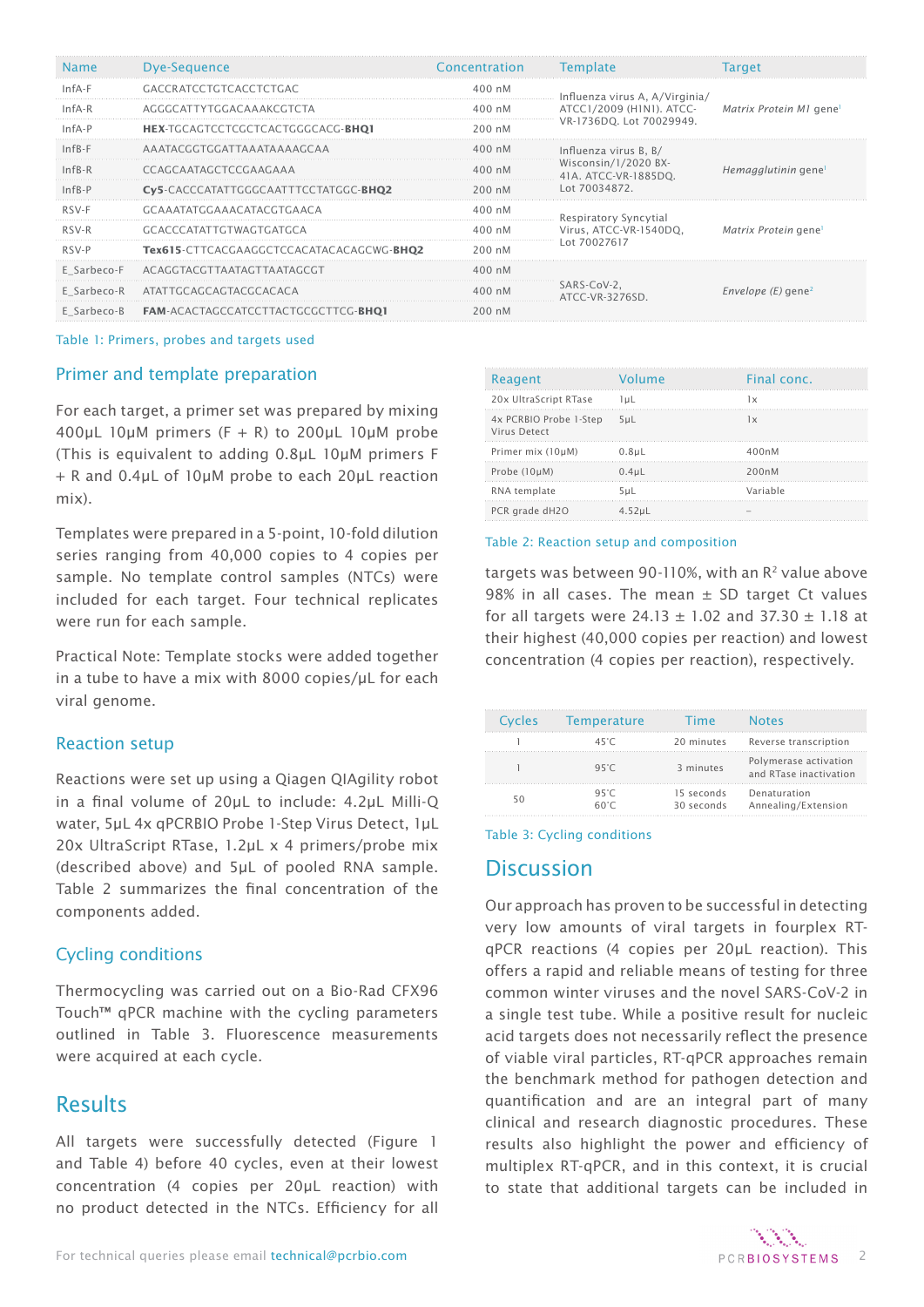

Figure 1: Fourplex detection of Influenza A, Influenza B, Respiratory syncytial, and SARS-CoV-2 viruses

Four-plex amplification of Influenza A, Influenza B, Respiratory syncytial, and SARS-CoV-2 viruses genes using qPCRBIO Probe 1-Step Virus Detect in quadruplicate. Amplification curves are shown on the left and efficiency on the right. 5 serial dilutions of synthetic viral RNA template were used, corresponding to 40,000, 4,000, 400, 40 and 4 copies of the SARS-CoV-2 genome. The total reaction volume was 20µL. The InfA probe was labelled with Hex, the InfB probe with Cy5, the RSV probe with Texas Red, and the SARS-CoV-2 E-gene probe labeled with FAM. Cycling conditions were reverse transcription at 45°C for 10 min, denaturation at 95°C 3 min and 50 cycles of amplification at 95°C 15s, 60°C 30s.

this panel. Ten-plex RT-qPCR assays for pathogenic virus detection have been successful<sup>1</sup>. Additionally, other targets, including probes designed for specific SARS-CoV-2 variants, can substitute those we chose in the current application.

At the time of writing, and despite progress with vaccinations against COVID-19 and employment of other preventive measures, the constant appearance of variants of concern for SARS-CoV-2 pose a stumbling block to our exit from the pandemic. Thus, screening patients for different coronavirus variants, in addition to other common viruses, becomes a critical challenge. The ECDC (European Centers for Disease Prevention and Control) guidelines require whole viral genome sequencing or at least full Sanger sequencing of the S-gene for SARS-CoV-2 variant identificatio[n3.](https://www.ecdc.europa.eu/en/publications-data/methods-detection-and-identification-sars-cov-2-variants) However, because these approaches are laborious and time consuming, prescreening samples for SARS-CoV-2 by RT-qPCR is also recommended. RT-qPCR reduces the total number of samples that need to be sequenced and offers a cheaper, quicker, high-throughput, preliminary approach to coronavirus variant identification. A

few different approaches in addition to RT-qPCR can be used to pre-screen for specific variants, but in all cases these approaches must be followed up by sequencing for a confirmed result<sup>[3](https://www.ecdc.europa.eu/en/publications-data/methods-detection-and-identification-sars-cov-2-variants)</sup>.

The RT-qPCR approaches recommended by the ECDC for preliminary variant screening include<sup>3</sup>:

- SARS-CoV-2 S-gene drop-out or target failure, caused by mutation or loss of the primer binding region, in multiplex RT-qPCR targeting multiple SARS-CoV-2 genes.
- Probe-based RT-qPCR with distinct probes and controls for each target variant SNP

Both these assays can be conducted in accordance with this application note, provided appropriate primers and probes are chosen.

Our [qPCRBIO Probe 1-Step Virus Detect](https://pcrbio.com/products/qpcr/qpcrbio-probe-1-step-virus-detect/) allows the rapid setup of new multiplex assays and is designed to be reliable under a range of template amounts, sample types, and target nucleotide compositions, in order to eliminate the need for laborious multiplex assay optimisation.